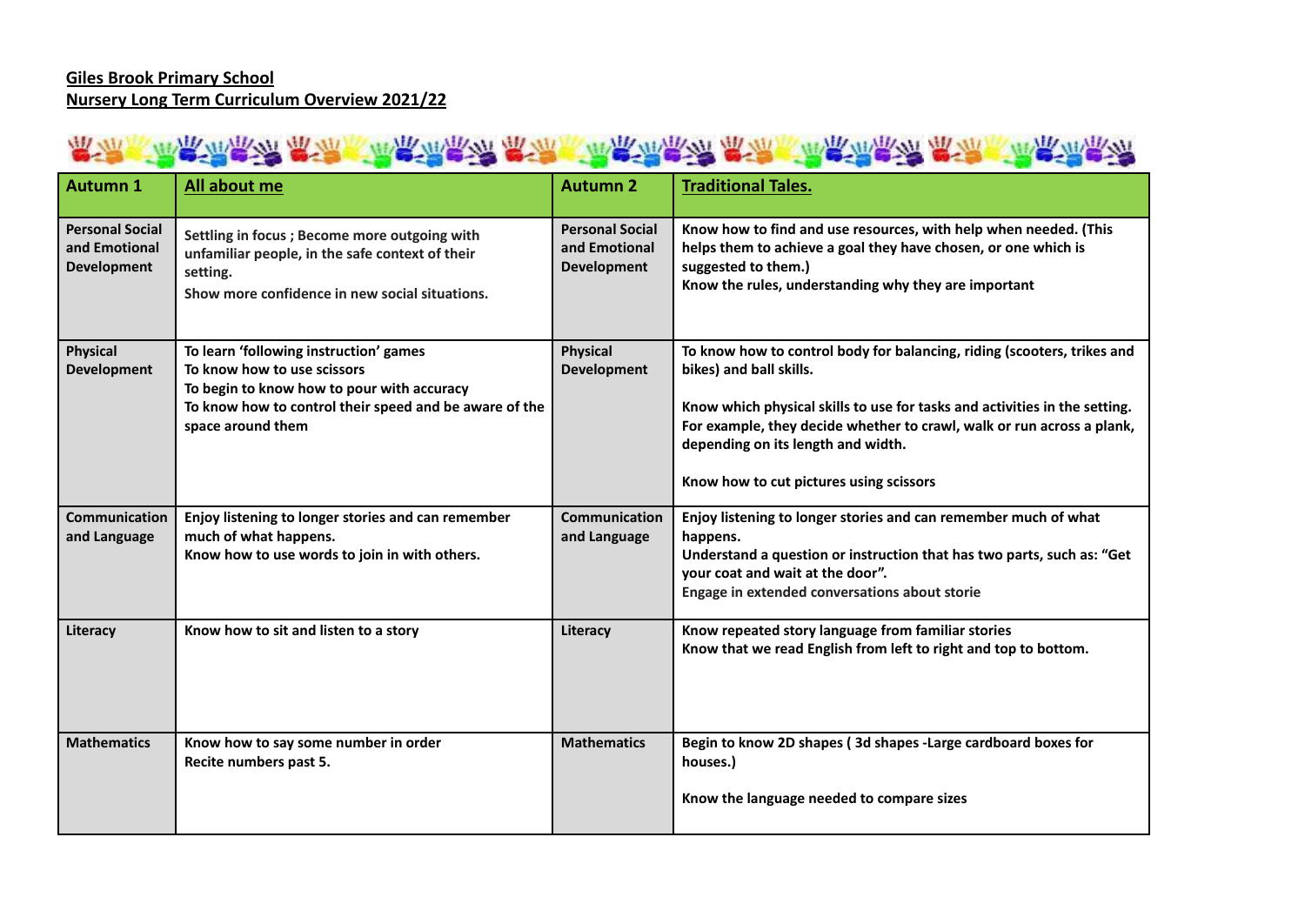| <b>Understanding</b><br>the World    | Know my place in the world and the name of my town<br>and my school.<br>Know how to stay safe on Firework night. | <b>Understanding</b><br>the World    | Know about different materials properties - investigate and sort -<br>straw, sticks, bricks<br>\know how to plant a bean as a class to observe the changes<br><b>Growing cress for grass</b><br>Know that some people celebrate Christmas                                 |
|--------------------------------------|------------------------------------------------------------------------------------------------------------------|--------------------------------------|---------------------------------------------------------------------------------------------------------------------------------------------------------------------------------------------------------------------------------------------------------------------------|
| <b>Expressive Arts</b><br>and Design | Remember and sing entire songs.                                                                                  | <b>Expressive Arts</b><br>and Design | Know Diwali is a special celebration and making diva clay lamps<br>Tree rubbings<br>Knowing how to follow a process to create Bear toast with banana<br>raisins, spread<br>Know the tools and resources I need to make character masks<br>Remember and sing entire songs. |

### **Giles Brook Primary School Nursery Long Term Curriculum Overview**

## 意识,不是怎么说,我说,你怎么说……" "你……" "你……" "你……" "你……" "你……" "你……" "你……" "你……" "你……" "你……" "

| <b>Spring 1</b>                                               | <b>Amazing animals.</b>                                                                                                                                                                                                                                                     | <b>Spring 2</b>                                               | People who help us                                                                                                                                                                                |
|---------------------------------------------------------------|-----------------------------------------------------------------------------------------------------------------------------------------------------------------------------------------------------------------------------------------------------------------------------|---------------------------------------------------------------|---------------------------------------------------------------------------------------------------------------------------------------------------------------------------------------------------|
| <b>Personal Social</b><br>and Emotional<br><b>Development</b> | Know how to care for pets<br>Know how to care for wildlife<br>Know how to take turns<br>Play with one or more other children, extending and<br>elaborating play ideas (Adult input in play)                                                                                 | <b>Personal Social</b><br>and Emotional<br><b>Development</b> | Know that when we meet unfamiliar people, in the safe context of<br>their setting, that we can be confident.<br>Know how to be a responsible member of the class, and what it is to<br>be helpful |
| <b>Physical</b><br><b>Development</b>                         | Know how to use and control scissors<br>Know how to use the outdoor space safely<br>Know how to follow a line (tracing)<br>Know how to hold a pencil to make a mark<br>Know how to manage large items, such as moving a<br>long plank safely, carrying large hollow blocks. | <b>Physical</b><br><b>Development</b>                         | Know how to use the whole body to use large-muscle movements to<br>wave flags and streamers, paint and make marks.<br>Know how to use a pencil to form some letters of names                      |
| <b>Communication</b><br>and Language                          | Know many rhymes, be able to talk about familiar<br>books, and be able to tell a long story                                                                                                                                                                                 | <b>Communication</b><br>and Language                          | Know new vocabulary related to the occupation and encourage<br>children to use it in their speech and play<br>Know how to answer 'Why' questions about jobs                                       |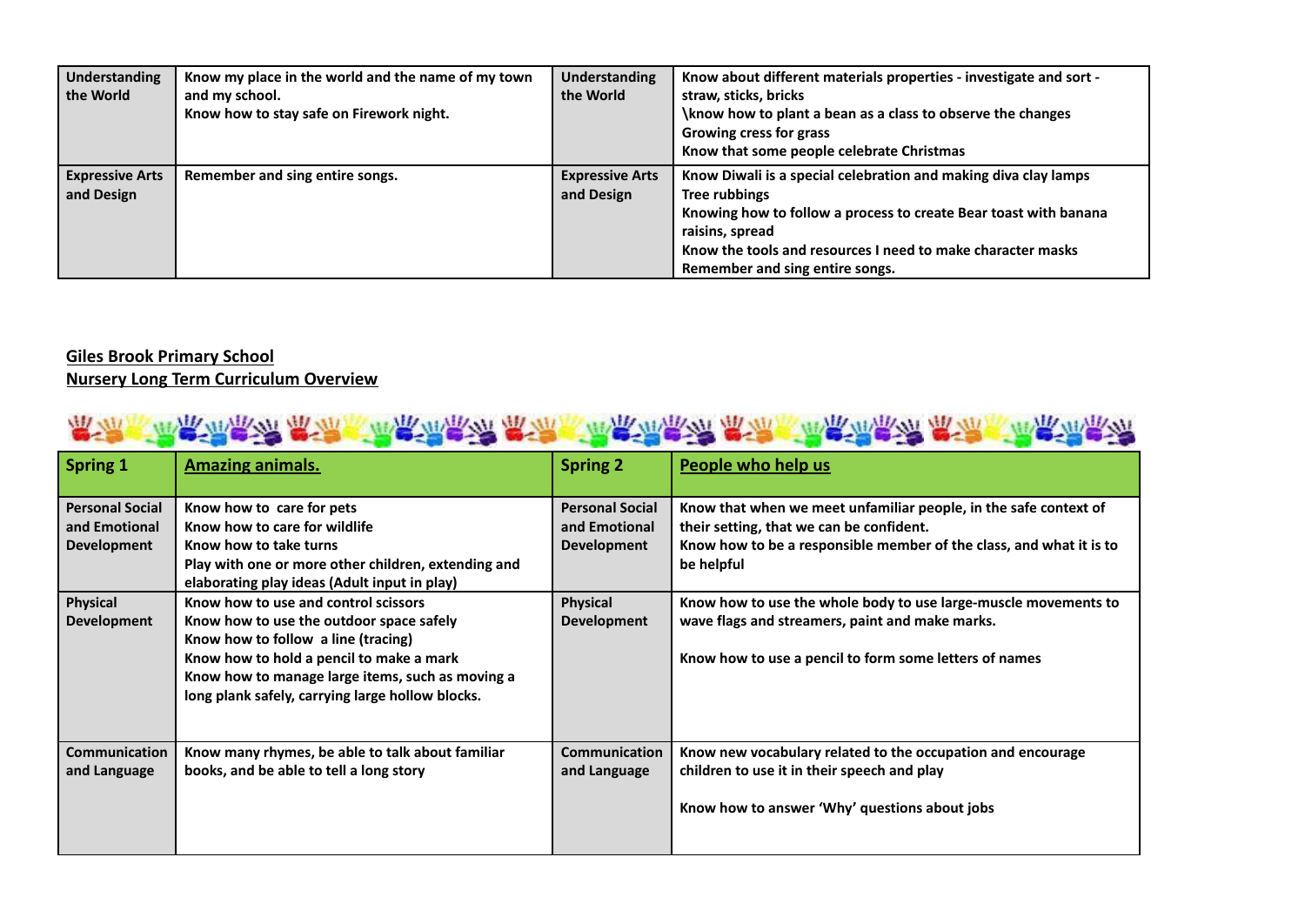| Literacy                             | Know the name of different types of animals and new<br>vocabulary to describe.<br>pets<br>local wildlife<br><b>Farm animals</b><br>Zoo animals<br>Jungle animals<br><b>Arctic animals</b>                                                                                                                                                                                                                                              | Literacy                             | Know the new vocabulary associated with the following jobs<br>vet<br>doctor<br>police officer<br>dentist<br>Know how to write some or all of their name                                                                                                                                                                           |
|--------------------------------------|----------------------------------------------------------------------------------------------------------------------------------------------------------------------------------------------------------------------------------------------------------------------------------------------------------------------------------------------------------------------------------------------------------------------------------------|--------------------------------------|-----------------------------------------------------------------------------------------------------------------------------------------------------------------------------------------------------------------------------------------------------------------------------------------------------------------------------------|
| <b>Mathematics</b>                   | Know how to describe the position of an object using<br>vocab such as 'in front of' and 'behind'.<br>To know words to describe size                                                                                                                                                                                                                                                                                                    | <b>Mathematics</b>                   | Know how to link numerals and amounts: for example, showing the<br>right number of objects to match the numeral, up to 5.                                                                                                                                                                                                         |
| <b>Understanding</b><br>the World    | Know they need to respect and care for the natural<br>environment and all living things.<br>Know where local wildlife is found<br>Know where farm animals live and what they eat /<br>where they sleep<br>Know the names of baby farm animals<br>Know that there are different countries in the world<br>and talk about the differences they have experienced or<br>seen in photos.<br>Know the difference between hot and cold places | <b>Understanding</b><br>the World    | Know that there are different occupations that involve helping others.<br>Know the different jobs need different kinds of equipment<br>Know that anyone can do a job - male nurse/ female doctor etc<br>Know that some people celebrate Easter<br>Continue developing positive attitudes about the differences between<br>people. |
| <b>Expressive Arts</b><br>and Design | Know how to draw with increasing complexity and<br>detail, such as representing a face with a circle and<br>including details.<br>Know how to join different materials and explore<br>different textures                                                                                                                                                                                                                               | <b>Expressive Arts</b><br>and Design | Know how to express their thoughts and feelings in response to what<br>they have heard<br>Know, remember and sing entire songs.                                                                                                                                                                                                   |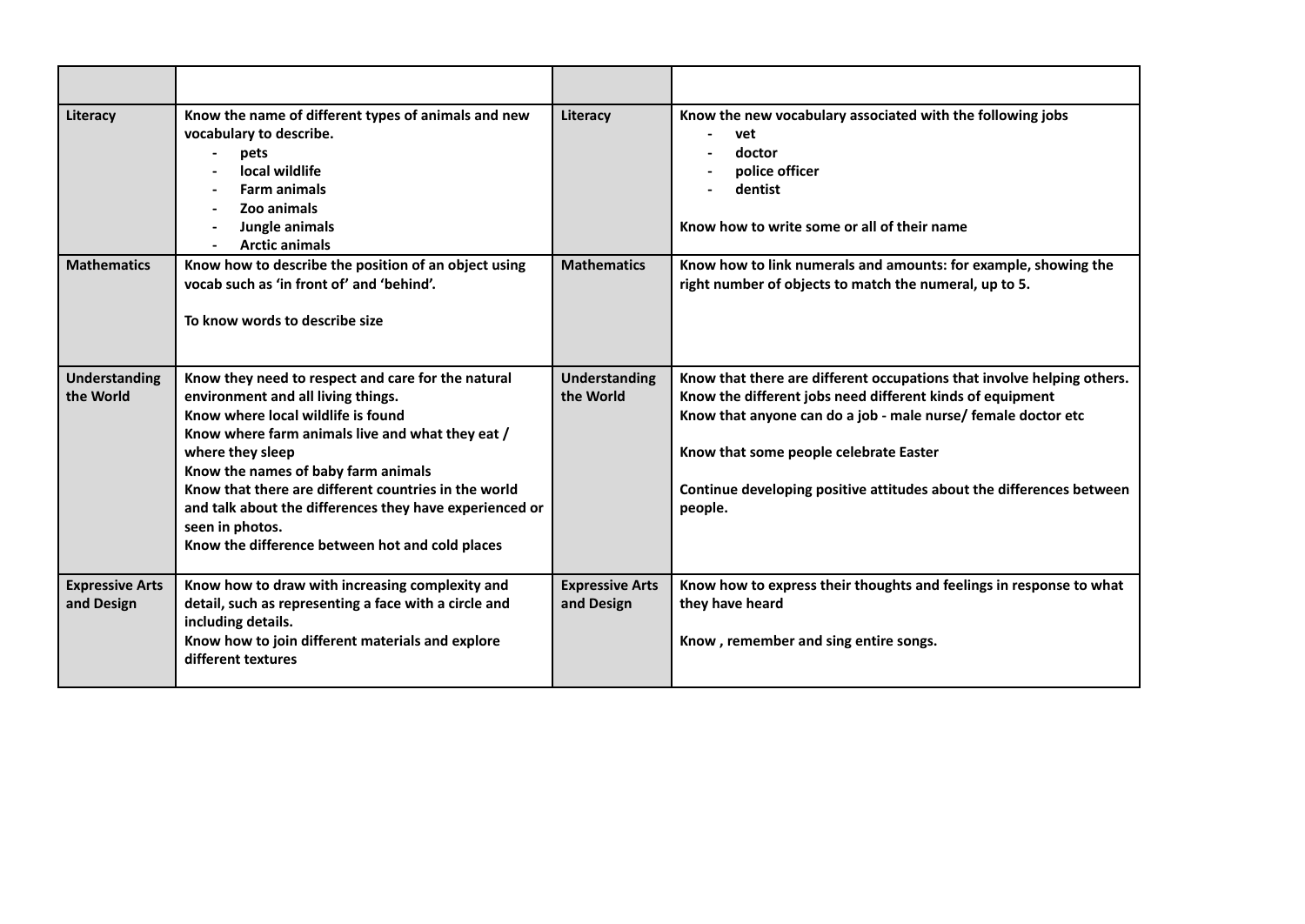#### **Giles Brook Primary School Nursery Long Term Curriculum Overview**

# KARIYA KARIYA KARIYA KARIYA KARIYA KARIYA KARIYA KARIYA

| <b>Summer</b>                                                 | <b>Dinosaurs</b>                                                                                                                                                                                                                                                     |                                                               | Look up, look down, look all around                                                                                                                                                                                                                                                                                                                                               |
|---------------------------------------------------------------|----------------------------------------------------------------------------------------------------------------------------------------------------------------------------------------------------------------------------------------------------------------------|---------------------------------------------------------------|-----------------------------------------------------------------------------------------------------------------------------------------------------------------------------------------------------------------------------------------------------------------------------------------------------------------------------------------------------------------------------------|
| <b>Personal Social</b><br>and Emotional<br><b>Development</b> | Know how to use my words to solve conflicts<br>Play with one or more other children, extending and<br>elaborating play ideas.<br>Know I am safe in my setting and show more<br>confidence in new social situations                                                   | <b>Personal Social</b><br>and Emotional<br><b>Development</b> | Know how to look after our environment / mini beasts and planting<br>seeds in the garden will help us learn to adjust our behaviour to<br>different situations.<br>Be aware of and sensitive to each other's feelings.<br>Know I can say if I need help in new situations.<br>Be confident to talk to other children when playing.<br>Communicate freely about my home and family |
| <b>Physical</b><br><b>Development</b>                         | Learning to mount stairs, steps and climbing equipment<br>using alternate feet.<br>Learning to stand momentarily on one foot.<br>Know how to use a comfortable grip with good control<br>when holding pens and pencils.<br>Know how to write some or all of our name | <b>Physical</b><br><b>Development</b>                         | Making sure we are completely independent with dressing skills -<br>especially doing up buttons and zips!<br>Use a comfortable grip with good control when holding pens and<br>pencils.<br>Write some or all of our name<br>Learning to consider and manage the risk of being out in the sun -<br>we will learn about wearing hats and glasses and using sun cream.               |
| Communication<br>and Language                                 | Remembering much of what happens in familiar stories.<br>Sing a large repertoire of songs<br>Know some vocabulary related to the time since<br>dinosaurs existed.                                                                                                    | Communication<br>and Language                                 | Listening to stories remembering much of what happens<br>Question why things happen.<br><b>Build up vocabulary</b>                                                                                                                                                                                                                                                                |
| Literacy                                                      | Know how to use some of their print and letter<br>knowledge in their early writing. For example: writing a<br>pretend shopping list that starts at the top of the page;<br>writing 'm' for mummy                                                                     | Literacy                                                      | Know how to use some of their print and letter knowledge in their<br>early writing. For example: writing a pretend shopping list that starts<br>at the top of the page; writing 'm' for mummy<br>To know how to write names                                                                                                                                                       |
| <b>Mathematics</b>                                            | Know how to compare the length of dinosaurs by<br>measuring<br>Know how to compare the weight of 2 things                                                                                                                                                            | <b>Mathematics</b>                                            | Know vocab associated with position through words alone - for<br>example, "The bag is under the table," - with no pointing.<br>Know that the last number reached when counting a small set of<br>objects tells you how many there are in total ('cardinal principle')                                                                                                             |
|                                                               | Know how to use shapes appropriately: flat surfaces for<br>building, a triangular prism for a roof, etc. Combine                                                                                                                                                     |                                                               |                                                                                                                                                                                                                                                                                                                                                                                   |